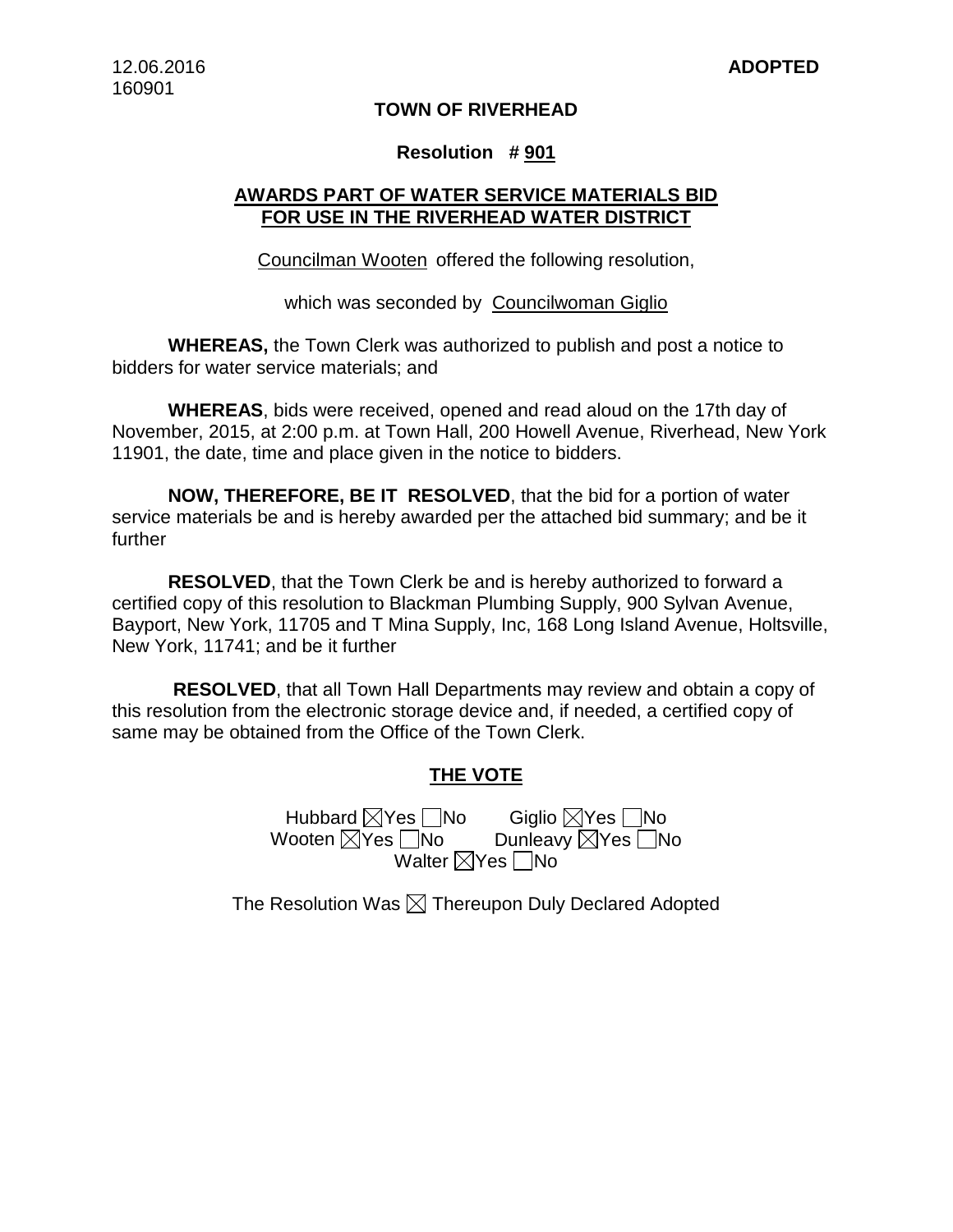| <b>ITEM</b><br># | <b>DESCRIPTION</b>                                                                                                                                                            | <b>BLACKMAN</b><br><b>PLUMBING</b> | <b>T MINA</b><br><b>SUPPLY</b> |        |
|------------------|-------------------------------------------------------------------------------------------------------------------------------------------------------------------------------|------------------------------------|--------------------------------|--------|
| $\mathbf 1$      | Ford 3/4" F1000-3-G Corporation stop, AWWA/CC taper thread inlet by<br>pack joint outlet for copper or plastic tubing (CTS), or equal.                                        |                                    | \$                             | 27.89  |
| 2                | Ford 1" F1000-4-G Corporation stop, AWWA/CC taper thread inlet by<br>pack joint outlet for copper or plastic tubing (CTS), or equal.                                          |                                    | \$                             | 42.16  |
| 3                | Ford 1½" FB1000-6-G ballcorp AWWA/CC taper thread inlet by pack<br>joint outlet for copper or plastic tubing (CTS), or equal.                                                 |                                    | \$                             | 121.55 |
| 4                | Ford 2" FB1000-7-G ballcorp AWWA/CC taper thread inlet by pack joint<br>outlet for copper or plastic tubing (CTS), or equal.                                                  |                                    | \$                             | 201.02 |
| 5                | Ford 2" FB1100-7-G ballcorp-male iron pipe thread inlet by pack joint<br>outlet for copper or plastic tubing (CTS), or equal.                                                 |                                    | \$                             | 201.02 |
| 6                | Ford 3/4" F600-3 AWWA/CC taper thread inlet by flared copper outlet, or<br>equal.                                                                                             |                                    | \$                             | 25.93  |
| $\overline{7}$   | Ford 1" F600-4 AWWA/CC taper thread inlet by flared copper outlet, or<br>equal.                                                                                               |                                    | \$                             | 39.61  |
| 8                | Ford 3/4" L02-33 quarter bend female copper thread by flare copper<br>(less nuts), or equal.                                                                                  |                                    | \$                             | 16.90  |
| 9                | Ford 1" L02-44S quarter bend female copper tread swivel nut by flare<br>copper, or equal.                                                                                     |                                    | \$                             | 31.84  |
| 10               | Ford 3/4" L04-33S quarter bend female copper thread swivel nut by pack<br>joint for copper or plastic tubing (CTS), or equal.                                                 |                                    | \$                             | 25.64  |
| 11               | Ford 1" L04-44S quarter bend female copper thread swivel nut by pack<br>joint for copper or plastic tubing (CTS), or equal.                                                   |                                    | \$                             | 34.95  |
| 12               | Ford 6" FC202-(669, 690, 760)-(CC3, CC4, CC6, CC7)-(IP3, IP4, IP6,<br>IP7) double stainless steel band or epoxy coated service double strap<br>saddle.**                      |                                    | \$                             | 73.33  |
|                  | Ford 8" FC202-(871, 905, 979)-(CC3, CC4, CC6, CC7)-(IP3, IP4, IP6,<br>IP7) double stainless steel band or epoxy coated service double strap                                   |                                    |                                |        |
| 13               | saddle.**<br>Ford 10" FC202-(1075, 1110, 1212)-(CC3, CC4, CC6, CC7)-(IP3, IP4,<br>IP6, IP7) double stainless steel band or epoxy coated service double                        |                                    | \$                             | 83.78  |
| 14               | strap saddle.**                                                                                                                                                               |                                    | \$                             | 102.39 |
| 15               | Ford 12" FC202-(1275, 1320, 1438)-(CC3, CC4, CC6, CC7)-(IP3, IP4,<br>IP6, IP7) double stainless steel band or epoxy coated service double<br>strap saddle.**                  |                                    | \$                             | 104.37 |
|                  | 24" bottom ID x 21" ID top x 48"-long thermoplastic meter pit, notched<br>(3"x 4") 180°. In addition, pit wall thickness should be no more than .7"                           |                                    |                                |        |
| 16               | and no less than .3".<br>36" bottom ID x 36" ID top x 48"-long thermoplastic meter pit, notched<br>(3" x 4") 180°. In addItion, pit wall thickness should be no more than .7" | \$<br>52.67                        |                                |        |
| 17               | and no less than .3".                                                                                                                                                         | \$<br>90.50                        |                                |        |
| 18               | Ford A4-T ductile iron meter pit cover, or equal.                                                                                                                             | \$<br>5.00                         |                                |        |

# **BID AWARD FOR WATER SERVICE MATERIALS - BID #RWD-2016-36**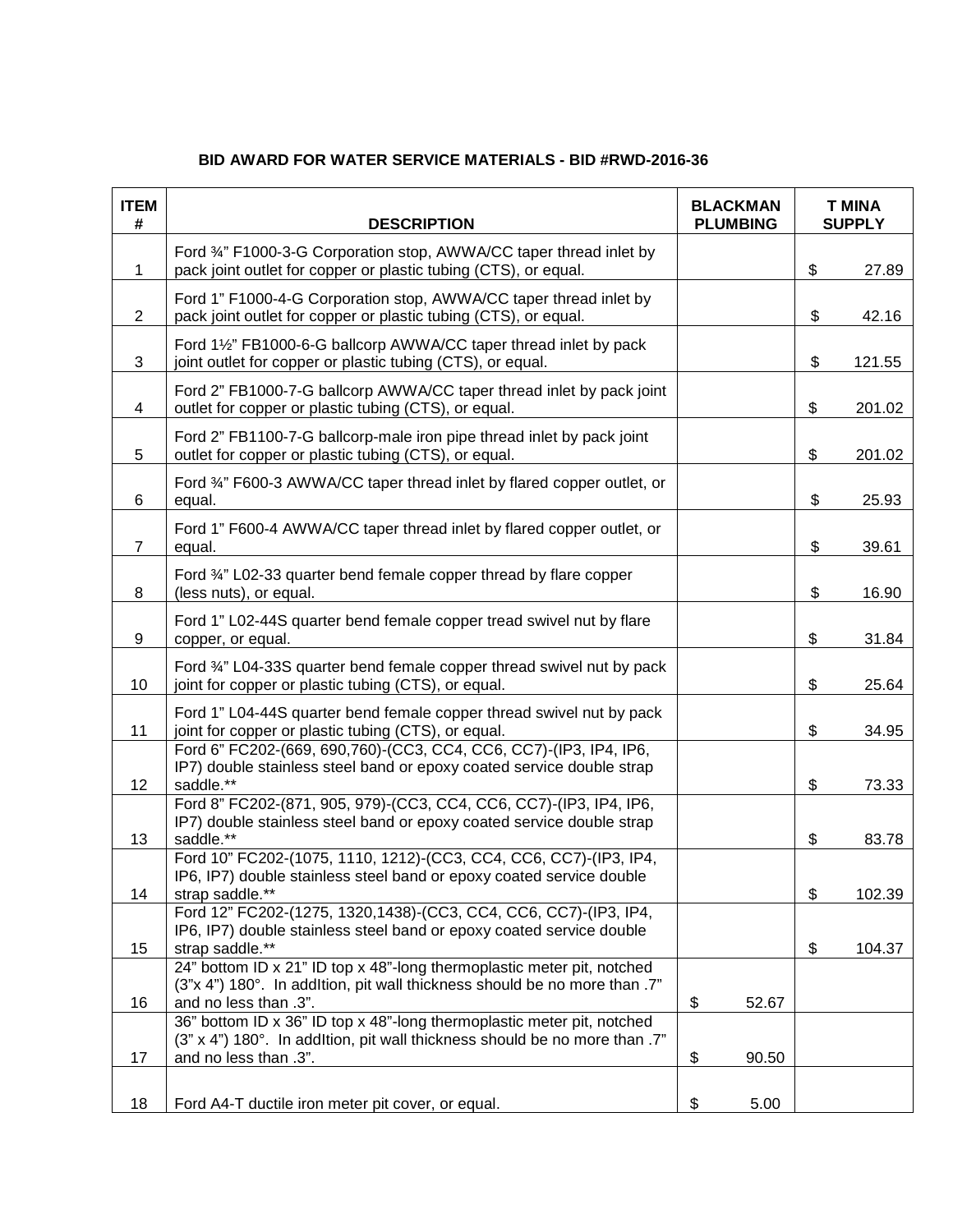| <b>ITEM</b><br># | <b>DESCRIPTION</b>                                                                                                              | <b>BLACKMAN</b><br><b>PLUMBING</b> | <b>T MINA</b><br><b>SUPPLY</b> |        |
|------------------|---------------------------------------------------------------------------------------------------------------------------------|------------------------------------|--------------------------------|--------|
| 19               | Ford MC-36-T large meter pit cover, or equal                                                                                    |                                    | \$                             | 592.62 |
| 20               | Ford FIB 48" X 48" x 3/32" thick meter pit insulating blanket                                                                   |                                    | \$                             | 15.57  |
| 21               | Ford ER25AW 21/2" elevator ring for Wabash covers, or equal.                                                                    |                                    | \$                             | 31.88  |
| 22               | Ford ER4AW 4" elevator ring for Wabash covers, or equal.                                                                        |                                    | \$                             | 50.39  |
| 23               | Ford MC-24-TT large monitor cover with Ext-5 extension ring                                                                     |                                    | \$                             | 348.24 |
| 25               | Ford Y501 iron yoke bar for 5/8" meter size, or equal.                                                                          |                                    | \$                             | 10.10  |
| 26               | Ford Y503 iron yoke bar for 3/4" meter size, or equal.                                                                          |                                    | \$                             | 12.04  |
| 27               | Ford Y504 iron yoke bar for 1" meter size, or equal.                                                                            |                                    | \$                             | 19.05  |
| 28               | Ford EC-1 5/8" standard expansion connection, or equal.                                                                         |                                    | \$                             | 16.59  |
| 29               | Ford EC-23 3/4" standard expansion connection, or equal.                                                                        |                                    | \$                             | 18.80  |
| 30               | Ford EC-4 1" standard expansion connection, or equal.                                                                           |                                    | \$                             | 31.58  |
| 31               | Ford AV92-313W angle yoke key valve $\frac{3}{4}$ " size x $\frac{3}{4}$ " flare copper x 5/8"<br>meter, or equal.              |                                    | \$                             | 28.84  |
| 32               | Ford AV92-323W angle yoke key valve $\frac{3}{4}$ " size x $\frac{3}{4}$ " flare copper x $\frac{3}{4}$ "<br>meter, or equal.   |                                    | \$                             | 28.84  |
| 33               | Ford AV92-444W angle yoke key valve 1" size x 1" flare copper x 1"<br>meter, or equal.                                          |                                    | \$                             | 47.24  |
| 34               | Ford AV94-313W angle yoke key valve 3/4" size x 3/4" pack joint (CTS) x<br>5/8" meter, or equal.                                |                                    | \$                             | 31.58  |
| 35               | Ford AV94-444W angle yoke key valve 1" size x 1" pack joint (CTS) x<br>1" meter, or equal.                                      |                                    | \$                             | 49.91  |
| 36               | Ford HA91-444D angle check valve for yokes 1" size x 1" meter x 1"<br>FIP, or equal.                                            |                                    | \$                             | 42.41  |
| 37               | Ford HA92-313D angle check valve for yokes $\frac{3}{4}$ " size x 5/8" meter x $\frac{3}{4}$ "<br>flare copper, or equal        |                                    | \$                             | 46.00  |
| 38               | Ford B22-333 ball valve curb stop $\frac{3}{4}$ " size x $\frac{3}{4}$ " x $\frac{3}{4}$ " flare copper both<br>ends, or equal. |                                    | \$                             | 62.92  |
| 39               | Ford B22-444 ball valve curb stop 1" size x 1" x 1" flare copper both<br>ends (no reducer port), or equal.                      |                                    | \$                             | 86.91  |
| 40               | Ford B44-333 ball valve curb stop 3/4" X 3/4" X 3/4" pack joint for CTS, or<br>equal.                                           |                                    | \$                             | 62.10  |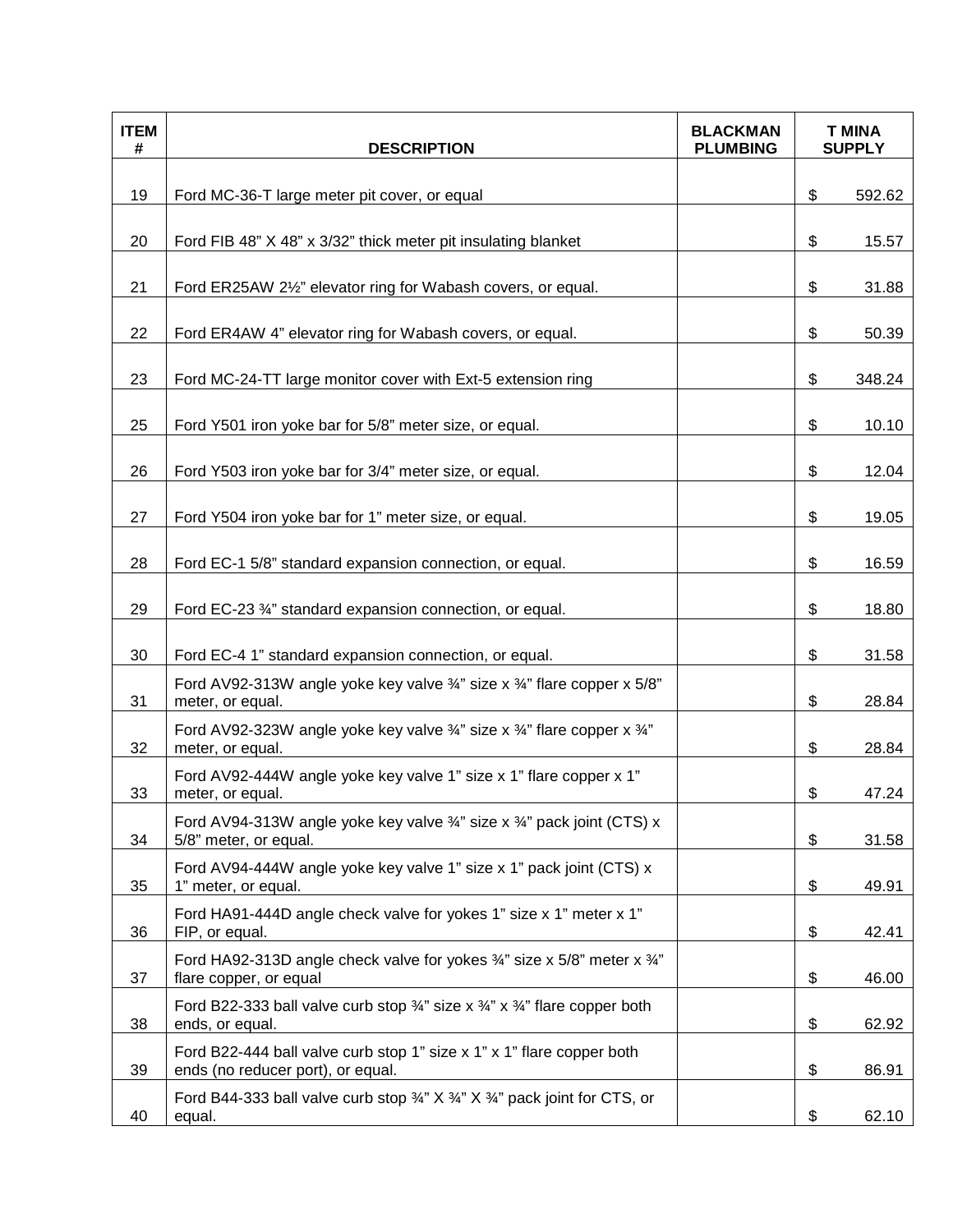| <b>ITEM</b><br># | <b>DESCRIPTION</b>                                                                                                                                 | <b>BLACKMAN</b><br><b>PLUMBING</b> | <b>T MINA</b><br><b>SUPPLY</b> |          |
|------------------|----------------------------------------------------------------------------------------------------------------------------------------------------|------------------------------------|--------------------------------|----------|
| 41               | Ford B44-444 ball valve curb stop 1" X 1" X 1" pack joint for CTS, or<br>equal                                                                     |                                    | \$                             | 93.35    |
| 42               | Ford B44-666 ball valve curb stop $1\frac{1}{2}$ " size x $1\frac{1}{2}$ " x $1\frac{1}{2}$ " pack joint for<br>copper or plastic (CTS), or equal. |                                    | \$                             | 223.38   |
| 43               | Ford B44-777 ball valve curb stop 2" size x 2" x 2" pack joint for copper<br>or plastic (CTS), or equal.                                           |                                    | \$                             | 314.04   |
| 44               | Ford A14 meter adapter to change 5/8" meter to 1" meter spud size and<br>length, or equal.                                                         |                                    | \$                             | 19.14    |
| 45               | Ford C44-33 pack joint coupling $\frac{3}{4}$ " x $\frac{3}{4}$ ", or equal.                                                                       |                                    | \$                             | 17.13    |
| 46               | Ford C44-34 pack joint coupling 3/4" x 1", or equal.                                                                                               |                                    | \$                             | 19.89    |
| 47               | Ford C44-44 pack joint coupling 1" x 1", or equal.                                                                                                 |                                    | \$                             | 19.59    |
| 48               | Ford C44-66 pack joint coupling 1½" x 1½", or equal.                                                                                               |                                    | \$                             | 65.53    |
| 49               | Ford C44-77 pack joint coupling 2" x 2", or equal.                                                                                                 |                                    | \$                             | 88.46    |
| 50               | Ford C45-33 pack joint coupling 3/4" CTS x 3/4" IP, or equal.                                                                                      |                                    | \$                             | 18.95    |
| 51               | Ford C45-34 pack joint coupling 3/4" CTS x 1" IP, or equal.                                                                                        |                                    | \$                             | 26.15    |
| 52               | Ford C45-43 pack joint coupling 1" CTS x 3/4" IP, or equal.                                                                                        |                                    | \$                             | 21.31    |
| 53               | Ford C45-44 pack joint coupling 1" CTS x 1" IP, or equal.                                                                                          |                                    | \$                             | 25.43    |
| 54               | Ford C45-45 pack joint coupling 1" CTS x 1 1/4" IP, or equal.                                                                                      |                                    | \$                             | 31.81    |
| 55               | Ford VBHH-76-27-11-66-G 11/2" irrigation copper setter, or equal.                                                                                  |                                    | \$                             | 1,044.13 |
| 56               | Ford VBHH-27-11-77-G 2" irrigation copper setter, or equal                                                                                         |                                    | \$                             | 1,137.55 |
| 57               | Ford VBHH-87-27HB-11-66-G 1½" domestic copper setter, or equal                                                                                     |                                    | \$                             | 1,044.13 |
| 58               | Ford VBHH-87-27HB-11-77-G 2" domestic copper setter, or equal                                                                                      |                                    | \$                             | 1,137.55 |
| 59               | Ford T444-333 3/4" CTS X 3/4" CTS, service tee pack joint, or equal                                                                                |                                    | \$                             | 41.43    |
| 60               | Ford T444-444 1" CTS X 1" CTS, service tee pack joint, or equal                                                                                    |                                    | \$                             | 44.34    |
| 61               | Ford T444-666 1 $\frac{1}{2}$ " x 1 $\frac{1}{2}$ " x 1 $\frac{1}{2}$ " service tee pack joint, or equal                                           |                                    | \$                             | 98.86    |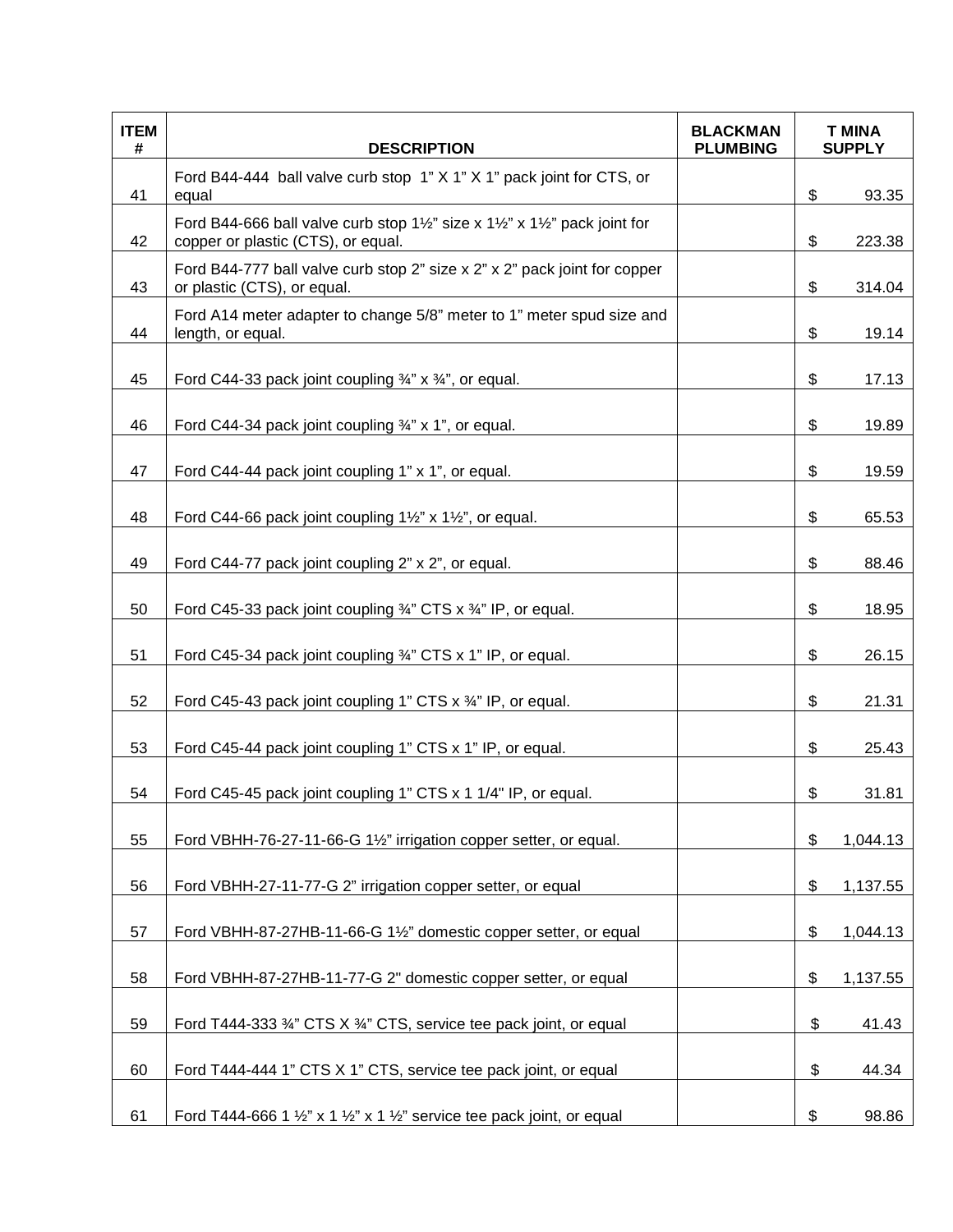| <b>ITEM</b><br># | <b>DESCRIPTION</b>                                                                                                                | <b>BLACKMAN</b><br><b>PLUMBING</b> |       | <b>T MINA</b><br><b>SUPPLY</b> |        |
|------------------|-----------------------------------------------------------------------------------------------------------------------------------|------------------------------------|-------|--------------------------------|--------|
|                  |                                                                                                                                   |                                    |       |                                |        |
| 62               | Ford T444-777 2" x 2" x 2" service tee pack joint, or equal<br>Mueller H-15403N 3/4" straight 3-part union Mueller 110 conductive |                                    |       | \$                             | 241.25 |
| 63               | compression connection for CTS O.D. both ends, or equal.                                                                          | \$                                 | 15.41 |                                |        |
| 64               | Mueller H-15403N 1" straight 3-part union Mueller 110 conductive<br>compression connection for CTS O.D. both ends, or equal.      | $\boldsymbol{\mathsf{S}}$          | 16.83 |                                |        |
| 65               | Mueller H-15403N 1½" straight 3-part union Mueller 110 conductive<br>compression connection for CTS O.D. both ends, or equal.     | \$                                 | 59.30 |                                |        |
| 66               | Mueller H-15403N 2" straight 3-part union Mueller 110 conductive<br>compression connection for CTS O.D. both ends, or equal.      | \$                                 | 80.07 |                                |        |
| 67               | Mueller H-15451N 1½" conductive compression CTS x FIP, or equal                                                                   |                                    |       | \$                             | 55.88  |
| 68               | Mueller H-15451N 2" conductive compression CTS x FIP, or equalL                                                                   |                                    |       | \$                             | 66.60  |
| 69               | Mueller N-35428N 1" MIP inlet x Mueller 110 compression connection<br>CTS 1" outlet, or equal.                                    |                                    |       | \$                             | 55.75  |
| 70               | Mueller N-35071N 3/4" insulated straight service connection 3/4" female<br>copper flare x 3/4" CTS outlet, or equal.              |                                    |       | \$                             | 57.38  |
| 71               | Mueller P-15381N 1 $\frac{1}{2}$ " X 1 $\frac{1}{2}$ " X 1" service tee pack joint connection<br>for CTS O.D., or equal           |                                    |       | \$                             | 87.39  |
| 72               | Mueller P-15381N 2" X 2" X 1" service tee pack joint connection for<br>CTS O.D., or equal                                         |                                    |       | \$                             | 228.01 |
| 73               | Mueller P-15343N 1" X 1 1/2" two brand-body pack joint for CTS O.D.<br>tubing, or equal                                           |                                    |       | \$                             | 82.11  |
| 74               | Mueller H-15343N 1" X 2" two branch-body 110 conductive<br>compression connection for CTS O.D. tubing, or equal                   |                                    |       | \$                             | 95.41  |
| 75               | Mueller H-15346N 1" X 2" three branch fitting, or equal                                                                           |                                    |       | \$                             | 121.89 |
| 76               | Ford 6" FS1-(635, 696, 724, 745, 785) x 12.5 stainless steel repair<br>clamp.                                                     |                                    |       | \$                             | 111.13 |
| 77               | Ford 8" FS1-(835, 894, 939, 967) x 12.5 stainless steel repair clamp.                                                             |                                    |       | \$                             | 130.67 |
| 78               | Ford 10" FS1-(1010, 1104, 1144, 1174, 1215) x 12.5 stainless steel<br>repair clamp.                                               |                                    |       | \$                             | 176.26 |
| 79               | Ford 12" FS1-(1240, 1302, 1350, 1380, 1410, 1440) x 12.5 stainless<br>steel repair clamp.                                         |                                    |       | \$                             | 204.14 |
| 80               | Ford 6" FS1-(635, 696, 724, 745, 785) x 15 stainless steel repair clamp                                                           |                                    |       | \$                             | 122.90 |
| 81               | Ford 8" FS1-(835, 894, 939, 967) x 15 stainless steel repair clamp                                                                |                                    |       | \$                             | 149.38 |
| 82               | Ford 10" FS1-(1010, 1104, 1144, 1174, 1215) x 15 stainless steel<br>repair clamp                                                  |                                    |       | \$                             | 202.82 |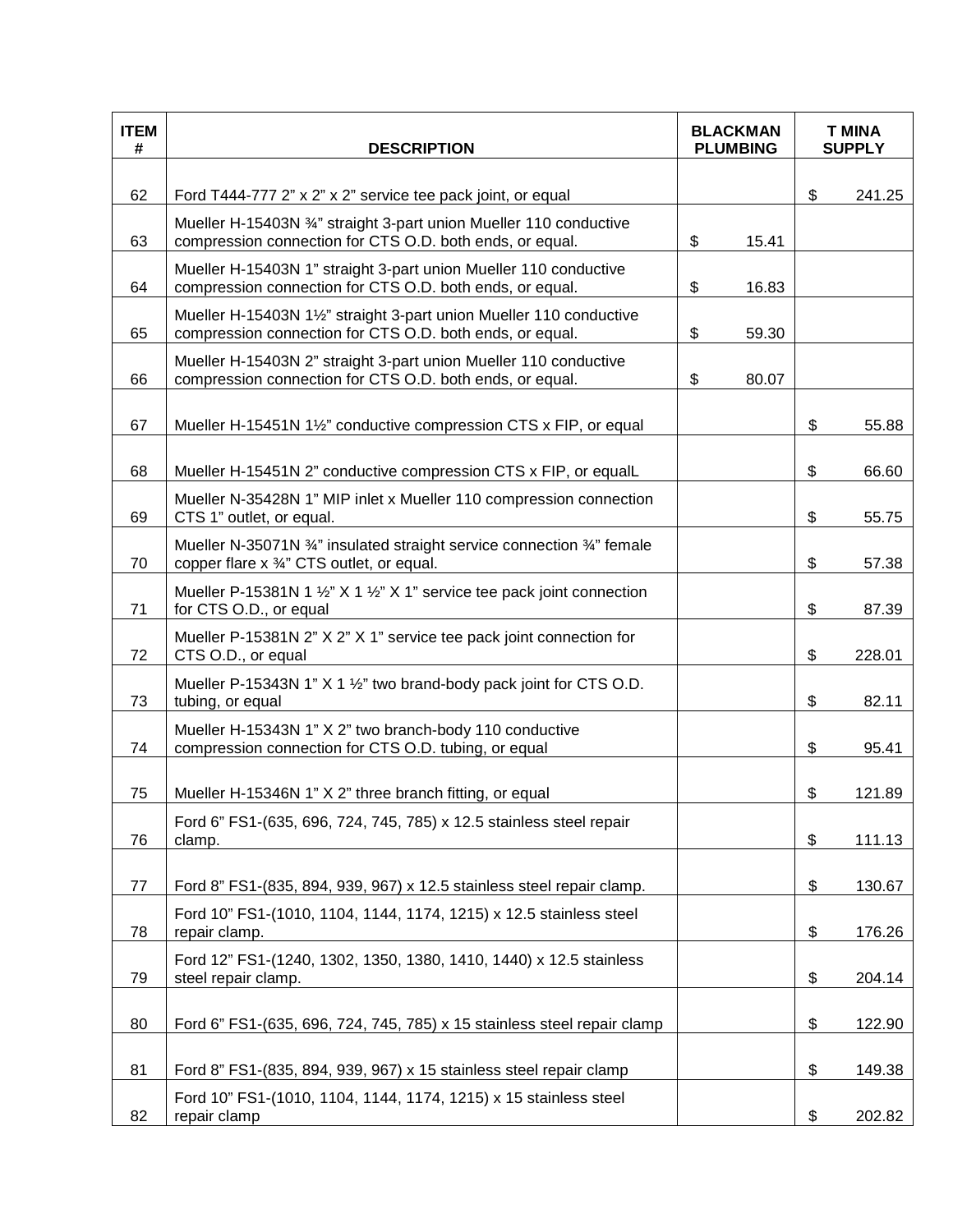| <b>ITEM</b><br># | <b>DESCRIPTION</b>                                                                          | <b>BLACKMAN</b><br><b>PLUMBING</b> | <b>T MINA</b><br><b>SUPPLY</b> |        |
|------------------|---------------------------------------------------------------------------------------------|------------------------------------|--------------------------------|--------|
| 83               | Ford 12" FS1-(1240, 1302, 1350, 1380, 1410, 1440) x 15 stainless steel<br>repair clamp      |                                    | \$                             | 230.76 |
| 84               | Ford 6" FC-1 ductile iron coupling with gasket and end rings.                               |                                    | \$                             | 81.68  |
| 85               | Ford 8" FC-1 ductile iron coupling with gasket and end rings.                               |                                    | \$                             | 101.92 |
| 86               | Ford 10" FC-1 ductile iron coupling with gasket and end rings.                              |                                    | \$                             | 140.20 |
| 87               | Ford 12" FC-1 ductile iron coupling with gasket and end rings.                              |                                    | \$                             | 167.05 |
| 88               | 6" HYMAX 2000-0768-260 coupling (6.42-7.68 range)                                           |                                    | \$                             | 212.94 |
| 89               | 8" HYMAX 2000-0984-260 coupling (8.54-9.84 RANGE)                                           |                                    | \$                             | 240.41 |
| 90               | 10" HYMAX 2000-1200-260 coupling (10.70-12.00 RANGE)                                        |                                    | \$                             | 309.28 |
| 91               | 12" HYMAX 2000-1441-260 coupling (13.15-14.41 RANGE)                                        |                                    | \$                             | 445.45 |
| 92               | Ford 4" UFR-1300-(S, C)-4 uni-flange Block Buster Series 1300 pipe<br>restraint, or equal   |                                    | \$                             | 36.16  |
| 93               | Ford 6" UFR-1300-(S, C)-6 uni-flange Block Buster Series 1300 pipe<br>restraint, or equal   |                                    | \$                             | 46.48  |
| 94               | Ford 8" UFR-1300-(S, C)-8 uni-flange Block Buster Series 1300 pipe<br>restraint, or equal   |                                    | \$                             | 67.93  |
| 95               | Ford 10" UFR-1300-(S, C)-10 uni-flange Block Buster Series 1300 pipe<br>restraint, or equal |                                    | \$                             | 108.90 |
| 96               | Ford 12" UFR-1300-(S, C)-12 uni-flange Block Buster Series 1300 pipe<br>restraint, or equal |                                    | \$                             | 116.19 |
| 97               | Ford 6" UFR-1400-DA-6-U Series 1400 wedge action retainer gland, or<br>equal.               |                                    | \$                             | 44.80  |
| 98               | Ford 8" UFR-1400-DA-8-U Series 1400 wedge action retainer gland, or<br>equal.               |                                    | \$                             | 60.78  |
| 99               | Ford 10" UFR-1400-DA-10-U Series 1400 wedge action retainer gland,<br>or equal.             |                                    | \$                             | 86.85  |
| 100              | Ford 12" UFR-1400-DA-12-U Series 1400 wedge action retainer gland,<br>or equal.             |                                    | \$                             | 116.42 |
| 101              | Ford 6" UFR-1400-DA-6-XL-U Series 1400 wedge action retainer<br>gland, or equal.            |                                    | \$                             | 68.07  |
| 102              | Ford 8" UFR-1400-DA-8-XL-U Series 1400 wedge action retainer<br>gland, or equal.            |                                    | \$                             | 88.89  |
| 103              | Ford 10" UFR-1400-DA-10-XL-U Series 1400 wedge action retainer<br>gland, or equal.          |                                    | \$                             | 112.48 |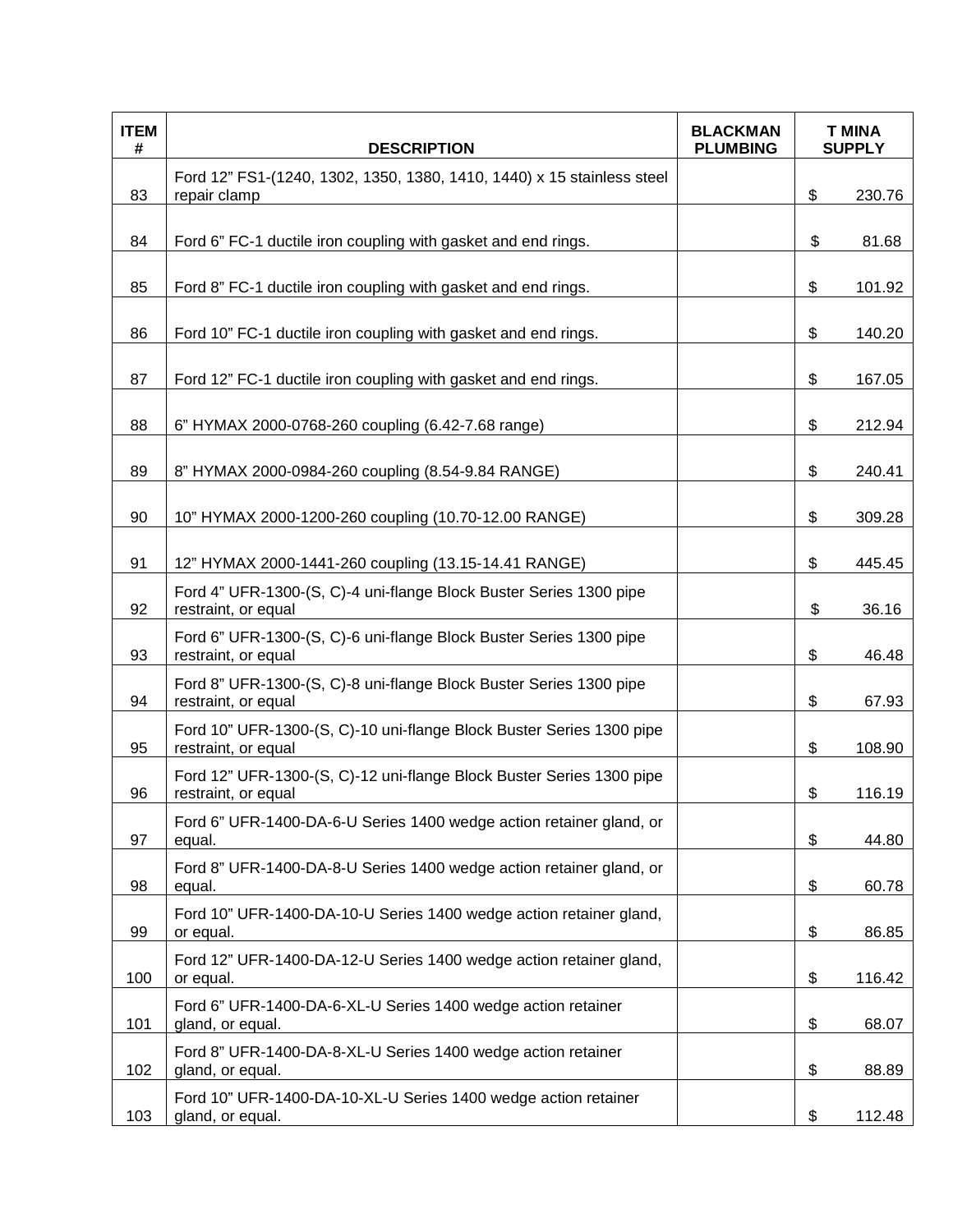| <b>ITEM</b><br># | <b>DESCRIPTION</b>                                                                 | <b>BLACKMAN</b><br><b>PLUMBING</b> | <b>T MINA</b><br><b>SUPPLY</b> |        |
|------------------|------------------------------------------------------------------------------------|------------------------------------|--------------------------------|--------|
| 104              | Ford 12" UFR-1400-DA-12-XL-U Series 1400 wedge action retainer<br>gland, or equal. |                                    | \$                             | 143.86 |
| 105              | Ford 4" UFA-200-(S, C)-4 uni-flange adapter flange Series 200, or<br>equal.        |                                    | \$                             | 35.48  |
| 106              | Ford 6" UFA-200-(S, C)-6 uni-flange adapter flange Series 200, or<br>equal.        |                                    | \$                             | 38.21  |
| 107              | Ford 8" UFA-200-(S, C)-8 uni-flange adapter flange Series 200, or<br>equal.        |                                    | \$                             | 53.07  |
| 108              | Ford 10" UFA-200-(S, C)-10 uni-flange adapter flange Series 200, or<br>equal.      |                                    | \$                             | 95.32  |
| 109              | Ford 12" UFA-200-(S, C)-12 uni-flange adapter flange Series 200, or<br>equal.      |                                    | \$                             | 111.18 |
| 110              | Smith Blair 4" 274 bell joint repair clamp, or equal                               |                                    | \$                             | 157.14 |
| 111              | Smith Blair 6" 274 bell joint repair clamp, or equal                               |                                    | \$                             | 173.43 |
| 112              | Smith Blair 8" 274 bell joint repair clamp, or equal                               |                                    | \$                             | 239.29 |
| 113              | Smith Blair 10" 274 bell joint repair clamp, or equal                              |                                    | \$                             | 301.14 |
| 114              | Smith Blair 12" 274 bell joint repair clamp, or equal                              |                                    | \$                             | 325.86 |
| 115              | ROMAC 4" grap-(DI & IP) gripping pipe restrainer.                                  |                                    | \$                             | 44.72  |
| 116              | ROMAC 6" grap-(DI & IP) gripping pipe restrainer.                                  |                                    | \$                             | 54.28  |
| 117              | ROMAC 8" grap-(DI & IP) gripping pipe restrainer.                                  |                                    | \$                             | 76.16  |
| 118              | ROMAC 10" grap-(DI & IP) gripping pipe restrainer.                                 |                                    | \$                             | 140.25 |
| 119              | ROMAC 12" grap-(DI & IP) gripping pipe restrainer.                                 |                                    | \$                             | 140.25 |
| 120              | 6" MJ retainer kit for DI - domestic casting                                       | \$<br>36.36                        |                                |        |
| 121              | 8" MJ retainer kit for DI - domestic casting                                       | \$<br>49.35                        |                                |        |
| 122              | 10" MJ retainer kit for DI - domestic casting                                      | \$<br>70.50                        |                                |        |
| 123              | 12" MJ retainer kit for DI - domestic casting                                      | \$<br>94.50                        |                                |        |
| 124              | 6" MJ cast iron sleeve, less accessories - domestic casting                        |                                    | \$                             | 116.00 |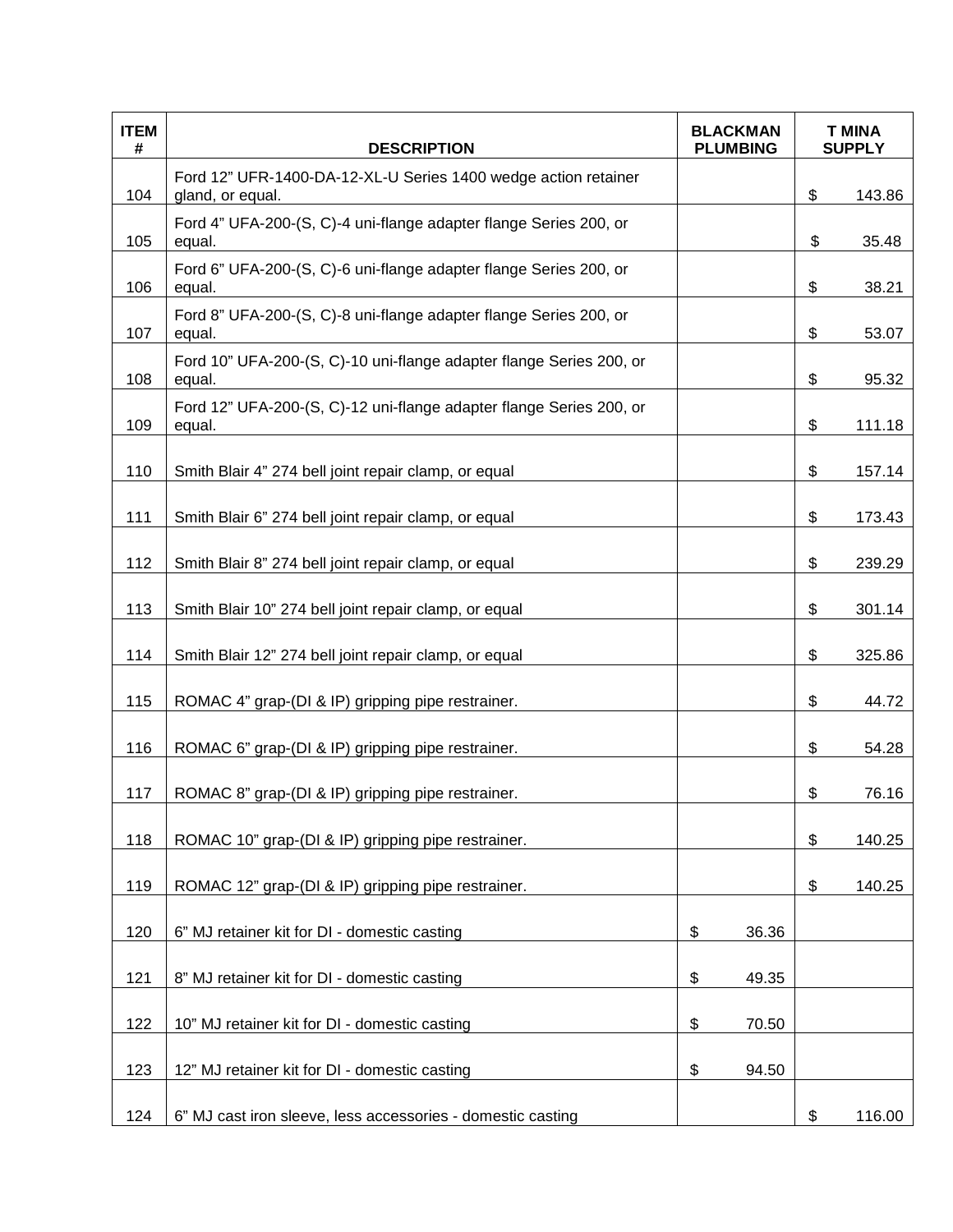| <b>ITEM</b><br># | <b>DESCRIPTION</b>                                                                              | <b>BLACKMAN</b><br><b>PLUMBING</b> |          | <b>T MINA</b><br><b>SUPPLY</b> |        |
|------------------|-------------------------------------------------------------------------------------------------|------------------------------------|----------|--------------------------------|--------|
| 125              | 8" MJ cast iron sleeve, less accessories - domestic casting                                     |                                    |          | \$                             | 151.61 |
| 126              | 10" MJ cast iron sleeve, less accessories - domestic casting                                    |                                    |          | \$                             | 227.43 |
| 127              | 12" MJ cast iron sleeve, less accessories - domestic casting                                    |                                    |          | \$                             | 306.88 |
| 128              | 6" x 6" x 6" hydrant tee, less accessories - domestic casting                                   | \$                                 | 173.25   |                                |        |
| 129              | 8" x 8" x 6" hydrant tee, less accessories - domestic casting                                   | \$                                 | 216.20   |                                |        |
| 130              | 10" x 10" x 6" hydrant tee, less accessories - domestic casting                                 | \$                                 | 340.05   |                                |        |
| 131              | 12" x 12" x 6" hydrant tee, less accessories - domestic casting                                 | \$                                 | 394.47   |                                |        |
| 132              | 6" mechanical joint with 90° bend, less accessories                                             | \$                                 | 103.80   |                                |        |
| 133              | 6" mechanical joint with 45° bend, less accessories                                             | \$                                 | 85.91    |                                |        |
| 134              | 6" mechanical joint with 22° bend                                                               | \$                                 | 78.05    |                                |        |
| 135              | 6" push-on DI pipe cl52, specify length _20'__ x \$_18.52<br>$=$                                | \$                                 | 370.40   |                                |        |
| 136              | 8" push-on DI pipe cl52, specify length __20'_ x \$_27.25<br>$=$                                | \$                                 | 545.60   |                                |        |
| 137              | 10" push-on DI pipe cl52, specify length _20'_ x \$_34.18<br>$=$                                | \$                                 | 683.60   |                                |        |
| 138              | 12" push-on DI pipe cl52, specify length _20' x \$_42.58<br>$=$                                 | \$                                 | 851.60   |                                |        |
| 139              | Mueller 6" A-2361 MJ resilient wedge gate valve.                                                | \$                                 | 653.30   |                                |        |
| 140              | Mueller 8" A-2361 MJ resilient wedge gate valve.                                                | \$                                 | 904.77   |                                |        |
| 141              | Mueller 10" A-2361 MJ resilient wedge gate valve.                                               | \$                                 | 1,410.68 |                                |        |
| 142              | Mueller 12" A-2361 MJ resilient wedge gate valve.                                               | \$                                 | 1,646.00 |                                |        |
| 147              | Mueller Super Centurion 250 4 1/2" MVO fire hydrant with agua grip foot<br>& 5' bury.           | \$                                 | 2,239.16 |                                |        |
| 148              | Mueller Super Centurion 6" hydrant extension kit.                                               | \$                                 | 355.10   |                                |        |
| 149              | Mueller Super Centurion 350 PSI fire hydrant w/ 4 1/2 MVO & 6" MJ<br>foot & 5' bury square nuts | \$                                 | 2,278.63 |                                |        |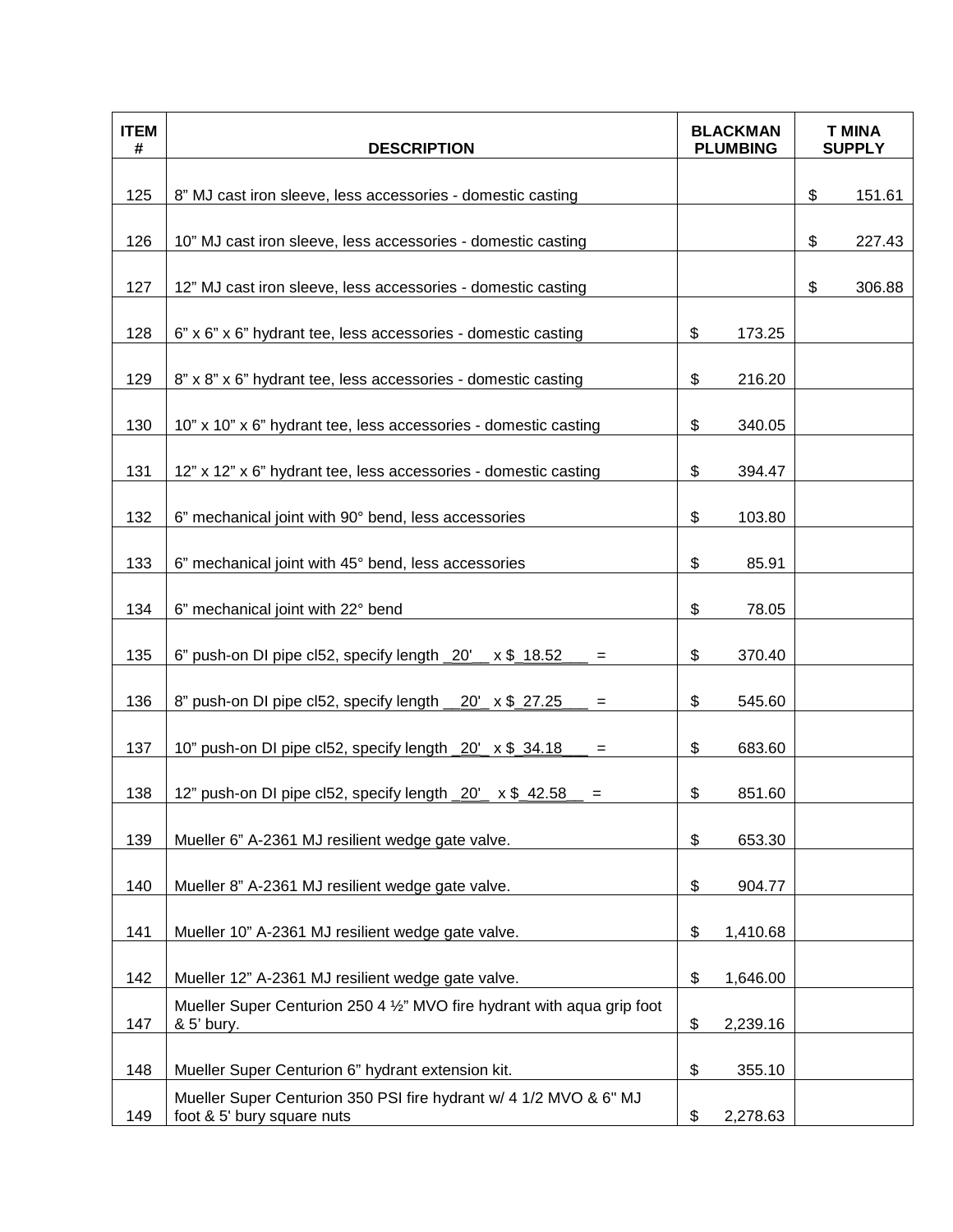| <b>ITEM</b><br># | <b>DESCRIPTION</b>                                                                               | <b>BLACKMAN</b><br><b>PLUMBING</b>        |          | <b>T MINA</b><br><b>SUPPLY</b> |          |
|------------------|--------------------------------------------------------------------------------------------------|-------------------------------------------|----------|--------------------------------|----------|
| 150              | Mueller Super Centurion 350 PSI fire hydrant w/ 4 1/2 MVO & 6" MJ<br>foot & 5' bury 5 sided nuts | \$                                        | 2,278.63 |                                |          |
| 151              | Mueller Super Centurion 1' hydrant extension kit.                                                | $\boldsymbol{\mathsf{S}}$                 | 412.98   |                                |          |
| 152              | Mueller hydrant repair stems, 4 1/2' MVO (all models)                                            |                                           |          | \$                             | 165.50   |
| 153              | Clow Medallion 4 $\frac{1}{2}$ " MVO fire hydrant with 6" MJ foot & 5' bury.                     |                                           |          | \$                             | 1,986.80 |
| 154              | Clow Medallion 6" hydrant extension kit.                                                         |                                           |          | \$                             | 352.51   |
| 155              | Clow Medallion 1' hydrant extension kit.                                                         |                                           |          | \$                             | 414.00   |
| 156              | Clow Medallion fire hydrant breakaway repair kit.                                                |                                           |          | \$                             | 134.51   |
| 157              | Kennedy 4 1/2" MVO fire hydrant with 6" MJ foot & 5' bury.                                       |                                           |          | \$                             | 2,648.88 |
| 158              | KENNEDY 4 1/2" MVO hydrant repair kit                                                            |                                           |          | \$                             | 186.90   |
| 159              | KENNEDY 6" hydrant extension kit.                                                                |                                           |          | \$                             | 170.50   |
| 160              | KENNEDY 1' hydrant extension kit.                                                                |                                           |          | \$                             | 334.88   |
| 161              | Eddy 4 $\frac{1}{2}$ " MVO fire hydrant with 6" MJ foot & 5' bury.                               |                                           |          | \$                             | 1,897.04 |
| 162              | Clow Eddy F-2640 41/2" fire hydrant breakaway repair kit.                                        |                                           |          | \$                             | 193.38   |
| 163              | Mueller Super Centurion 250 fire hydrant breakaway repair kit.                                   | \$                                        | 190.00   |                                |          |
| 164              | Mueller Super Centurion 350 fire hydrant breakaway repair kit                                    | \$                                        | 190.00   |                                |          |
| 165              | Fire hydrant breakaway repair kit with brass safety stem coupling.                               | \$                                        | 190.00   |                                |          |
| 166              | 6" pipe clamp and washers.                                                                       | \$                                        | 28.95    |                                |          |
| 167              | 8" pipe clamp and washers.                                                                       | \$                                        | 32.36    |                                |          |
| 168              | 10" pipe clamp and washers.                                                                      | $\, \, \raisebox{12pt}{$\scriptstyle \$}$ | 35.97    |                                |          |
| 169              | 12" pipe clamp and washers.                                                                      | \$                                        | 40.89    |                                |          |
| 170              | Bucket of nuts and eye bolts for hydrant rod (specify quantity in bucket<br>50)                  | \$                                        | 105.11   |                                |          |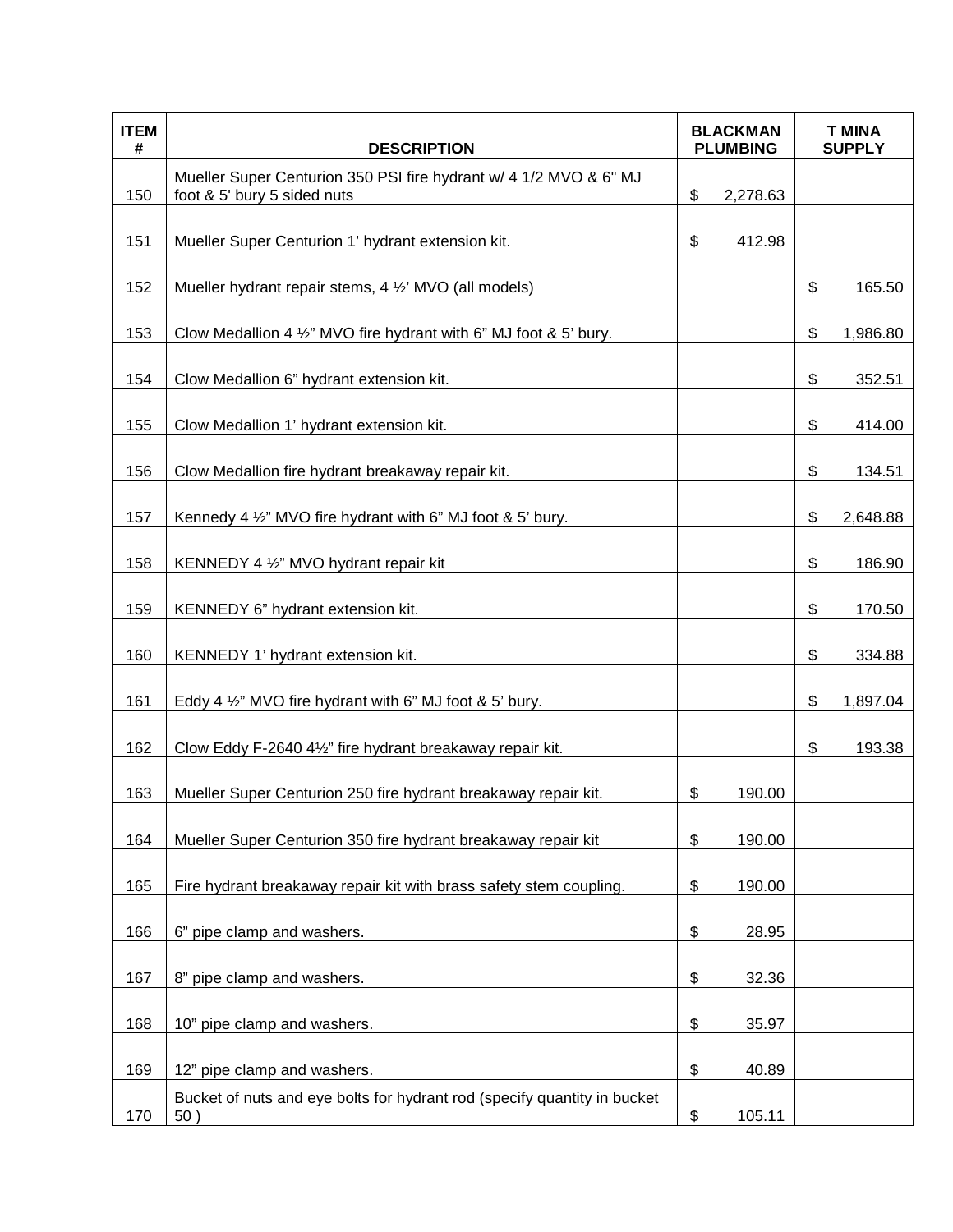| <b>ITEM</b><br># | <b>DESCRIPTION</b>                                                                                                | <b>BLACKMAN</b><br><b>PLUMBING</b> |          | <b>T MINA</b><br><b>SUPPLY</b> |
|------------------|-------------------------------------------------------------------------------------------------------------------|------------------------------------|----------|--------------------------------|
| 171              | Bucket of ductile iron duc-lugs (specify quantity in bucket 50).                                                  | \$                                 | 112.50   |                                |
| 172              | 3/4" tie bolts.                                                                                                   | \$                                 | 2.10     |                                |
| 173              | 3/4" x 6' threaded hydrant rod.                                                                                   |                                    |          | \$<br>6.40                     |
| 174              | 3/4" threaded rod coupling nut.                                                                                   | \$                                 | 1.44     |                                |
| 175              | 1" x 100' type "K" copper.                                                                                        | \$                                 | 428.14   |                                |
| 176              | 3/4" x 100' type "K" copper.                                                                                      | \$                                 | 329.36   |                                |
| 177              | 3/4" x 400' PVC tubing, water grade rated at 160-200 psi.                                                         |                                    |          | \$<br>113.33                   |
| 178              | 1" x 300' PVC tubing, water grade rated at 160-200 psi.                                                           |                                    |          | \$<br>116.16                   |
| 179              | 11/2" x 300' PVC tubing, water grade rated at 160-200 psi.                                                        |                                    |          | \$<br>277.48                   |
| 180              | 2" x 300' PVC tubing, water grade rated at 160-200 psi.                                                           |                                    |          | \$<br>432.00                   |
| 181              | 25 lbs. lead wool (indicate if price is per pound or per 25 pounds; i.e.,<br>\$10.00/lb or \$10/25 lbs). - 5 lbs. | \$                                 | 27.81    |                                |
| 182              | 4" Mueller Line Seal III butterfly valve, flange x flange, with hand wheel.                                       | \$                                 | 532.94   |                                |
| 183              | 6" Mueller Line Seal III butterfly valve, flange x flange, with hand wheel.                                       | \$                                 | 549.41   |                                |
| 184              | 8" Mueller Line Seal III butterfly valve, flange x flange, with hand wheel.                                       | \$                                 | 703.53   |                                |
| 185              | 10" Mueller Line Seal III butterfly valve, flange x flange, with hand<br>wheel.                                   | \$                                 | 969.41   |                                |
| 186              | 12" Mueller Line Seal III butterfly valve, flange x flange, with hand<br>wheel.                                   | \$                                 | 1,161.18 |                                |
| 187              | 4" full-face flange gasket and bolt kit-1/8" thickness.                                                           | \$                                 | 8.27     |                                |
| 188              | 6" full-face flange gasket and bolt kit-1/8" thickness.                                                           | \$                                 | 11.99    |                                |
| 189              | 8" full-face flange gasket and bolt kit-1/8" thickness.                                                           |                                    |          | \$<br>13.75                    |
| 190              | 10" full-face flange gasket and bolt kit-1/8" thickness.                                                          |                                    |          | \$<br>28.75                    |
| 191              | 12" full-face flange gasket and bolt kit-1/8" thickness.                                                          |                                    |          | \$<br>31.25                    |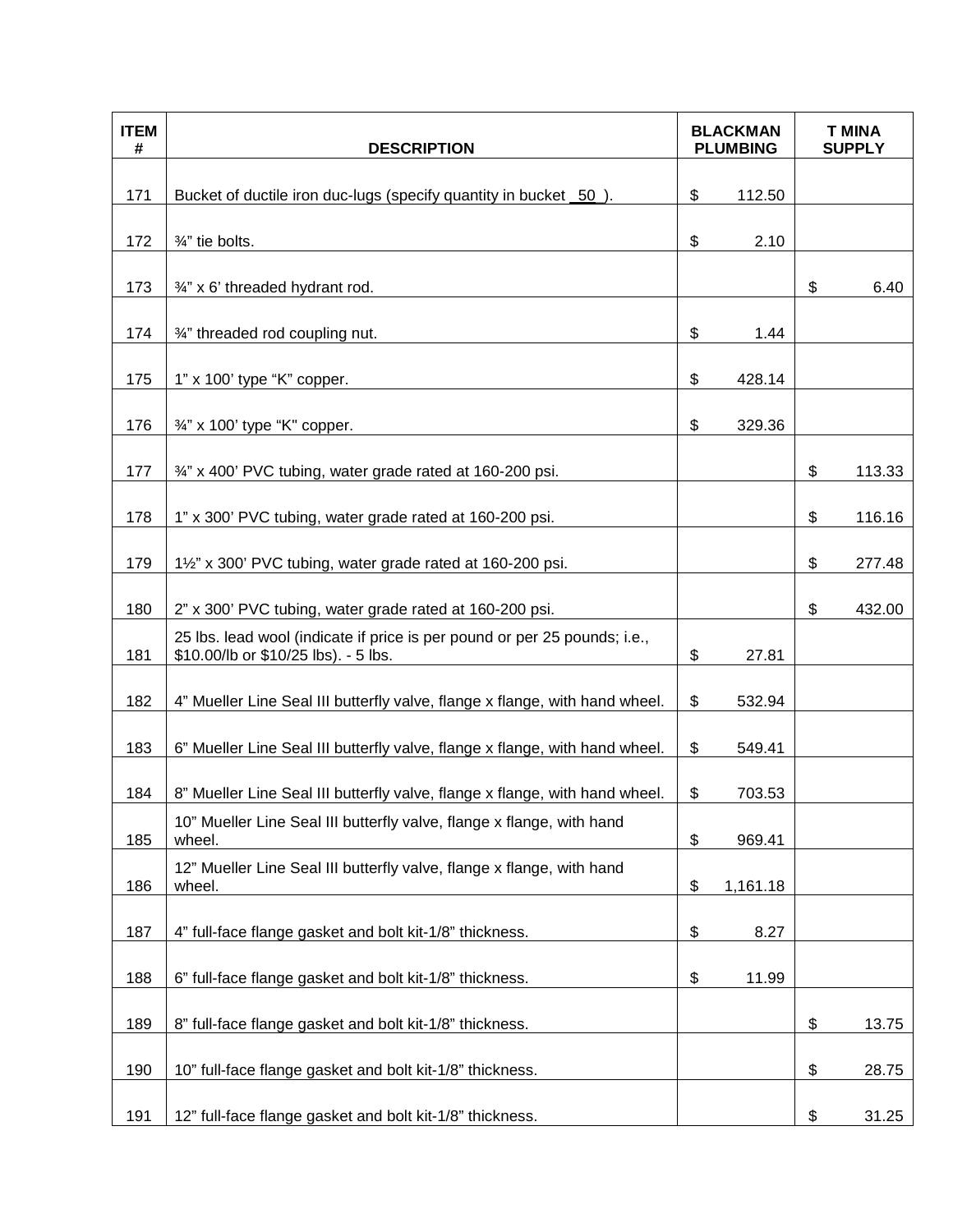| <b>ITEM</b><br># | <b>DESCRIPTION</b>                                                     | <b>BLACKMAN</b><br><b>PLUMBING</b> | <b>T MINA</b><br><b>SUPPLY</b> |        |
|------------------|------------------------------------------------------------------------|------------------------------------|--------------------------------|--------|
| 194              | 3/4" CC drill & tap for "Mueller B101" tapping machine                 |                                    | \$                             | 167.62 |
| 195              | 1" CC drill & tap for "Mueller B101" tapping machine                   |                                    | \$                             | 222.68 |
| 200              | Markout paint (AWWA blue) 20 oz. cans, or equal                        |                                    | \$                             | 3.50   |
| 202              | SIGMA 1" cast iron valve box riser                                     | \$<br>4.54                         |                                |        |
| 203              | SIGMA 1.5" cast iron valve box riser                                   | \$<br>6.13                         |                                |        |
| 204              | SIGMA 2" cast iron valve box riser                                     | \$<br>7.67                         |                                |        |
| 205              | SIGMA 3" cast iron valve box riser                                     | \$<br>11.76                        |                                |        |
| 206              | SIGMA 4" cast iron valve box riser                                     |                                    | \$                             | 15.29  |
| 207              | SIGMA 6" cast iron valve box riser                                     |                                    | \$                             | 17.65  |
| 208              | SIGMA valve box complete with covers & 16" top section (all cast iron) |                                    | \$                             | 60.00  |
| 210              | Domestic valve box cover                                               |                                    | \$                             | 15.55  |
| 211              | SIGMA valve box bottom section (cast iron)                             |                                    | \$                             | 32.94  |
| 212              | SIGMA 16" cast iron line valve box top section                         |                                    | \$                             | 20.59  |
| 213              | SIGMA 26" cast iron line valve box top section                         |                                    | \$                             | 29.12  |
| 214              | Buffalo-type 2 1/2" cast iron valve box                                |                                    | \$                             | 32.94  |
| 215              | Mueller H-10373 2 1/2" repair lids for new style Buffalo-type curb box |                                    | \$                             | 10.79  |
| 216              | Mueller H-10374 2 1/2" repair lids for old style Buffalo-type curb box |                                    | \$                             | 10.79  |
| 217              | Mueller H-10374 3" repair lids for old style Buffalo-type curb box     |                                    | \$                             | 15.75  |
| 218              | Mueller H-10310 curb box complete for 1 1/2" x 2" service, or equal    |                                    | \$                             | 72.81  |
| 219              | CH15535 3/4" copper disk                                               |                                    | \$                             | 2.37   |
| 220              | DH15535 1" copper disk                                                 |                                    | \$                             | 2.37   |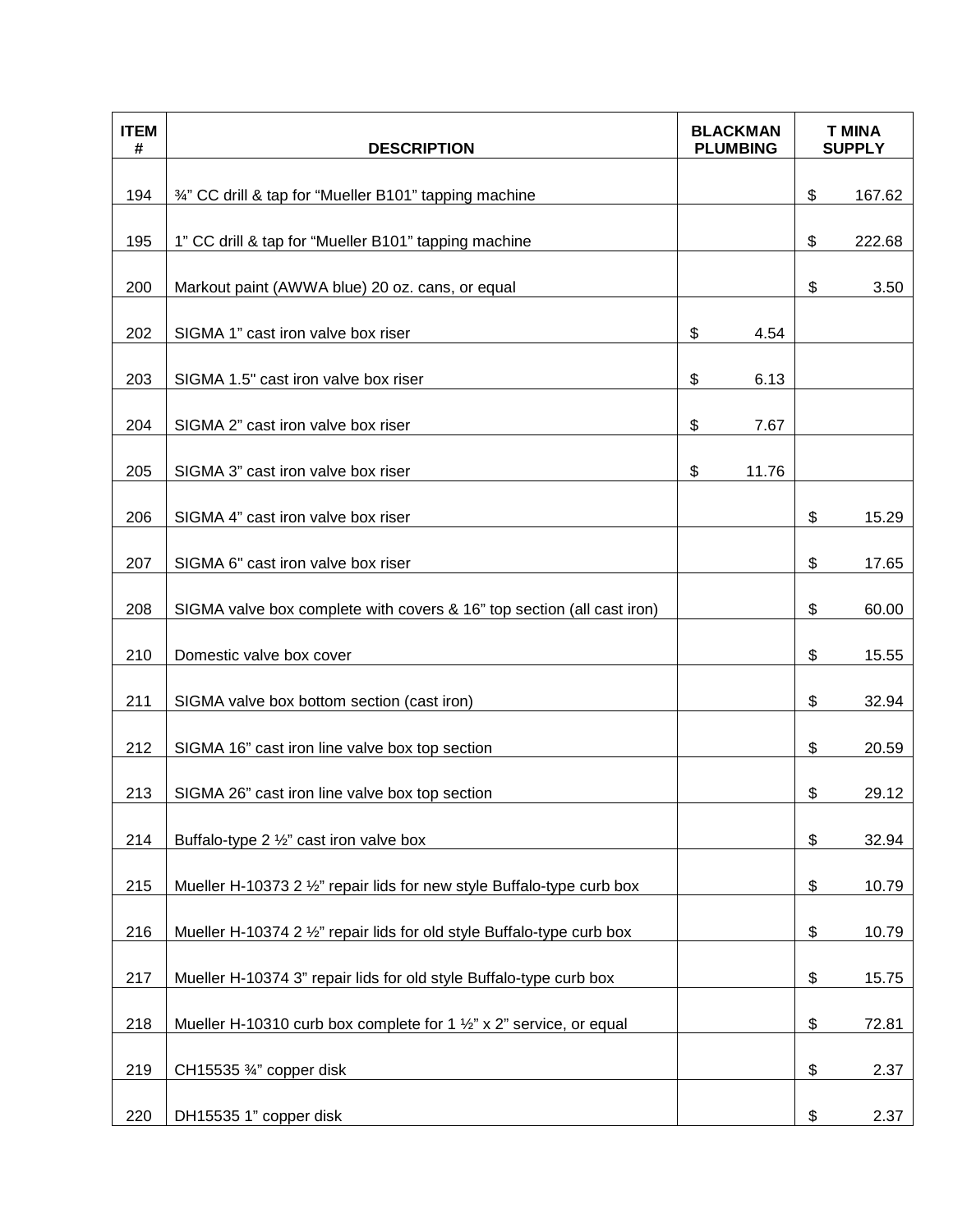| <b>ITEM</b><br># | <b>DESCRIPTION</b>                                                                       | <b>BLACKMAN</b><br><b>PLUMBING</b> | <b>T MINA</b><br><b>SUPPLY</b> |          |
|------------------|------------------------------------------------------------------------------------------|------------------------------------|--------------------------------|----------|
| 221              | Diamond blade for cured concrete, 14" x .125 x 1"                                        |                                    | \$                             | 132.00   |
| 222              | Diamond blade for green concrete/asphalt, 14" x .125 X 1"                                |                                    | \$                             | 160.00   |
| 223              | Diamond blade for D.I., 14" x .125 x 1"                                                  |                                    | \$                             | 190.00   |
| 225              | Ford 3/4" C44-33-4-75-Q-NL extended length coupling with quick joint                     |                                    | \$                             | 28.25    |
| 226              | Ford 1" C44-44-4-75-Q-NL extended length coupling with quick joint                       |                                    | \$                             | 32.31    |
| 227              | Ford 3/4" FSC-088-642 pipe OD .875 stainless steel dual-armor clamp                      |                                    | \$                             | 49.48    |
| 228              | Ford 3/4" FSC-105-6R2 pipe OD 1.05 stainless steel dual-armor clamp                      |                                    | \$                             | 49.48    |
| 229              | Ford 1" FSC-113-6R2 pipe OD 1.125 stainless steel dual-armor clamp                       |                                    | \$                             | 49.83    |
| 230              | Ford 1" FSC-132-6R2 pipe OD 1.32 stainless steel dual-armor clamp                        |                                    | \$                             | 49.83    |
| 231              | Ford 1 1/4" FSC-138-6R2 pipe OD 1.375 stainless steel dual-armor<br>clamp                |                                    | \$                             | 50.76    |
| 232              | Ford 1 1/4" FSC-166-6R2 pipe OD 1.66 stainless steel dual-armor<br>clamp                 |                                    | \$                             | 50.76    |
| 233              | Ford 1 1/2" FSC-163-6R2 pipe OD 1.625 stainless steel dual-armor<br>clamp                |                                    | \$                             | 51.37    |
| 234              | Ford 1 1/2" FSC-190-6R2 pipe OD 1.90 stainless steel dual-armor<br>clamp                 |                                    | \$                             | 51.37    |
| 235              | Ford 2" FSC-213-6R2 pipe OD 2.125 stainless steel dual-armor clamp                       |                                    | \$                             | 52.73    |
| 236              | Ford 2" FSC-238-6R2 pipe OD 2.38 stainless steel dual-armor clamp                        |                                    | \$                             | 52.73    |
| 237              | Ford 6" FLSI-(6.35,6.96,7.24,7.75,7.85) x 15 stainless steel repair<br>clamp             |                                    | \$                             | 126.04   |
| 238              | Ford 8" FLSI-(8.35,8.94,9.39,9.67) x 15 stainless steel repair clamp                     |                                    | \$                             | 153.18   |
| 239              | Ford 10" FLSI-(10.10,11.04,11.44,11.74,12.15) x 15 stainless steel<br>repair clamp       |                                    | \$                             | 207.98   |
| 240              | Ford 12" FLSI-(12.40,13.02,13.50,13.80,14.10,14.40) x 15 stainless<br>steel repair clamp |                                    | \$                             | 236.64   |
| 241              | Ford 1 1/2" VBHH76-24-44-66 irrigation copper setter, no by-pass                         |                                    | \$                             | 1,018.13 |
| 242              | Ford 2" VBHH77-24-44-77 irrigation copper setter, no by-pass                             |                                    | \$                             | 1,135.09 |